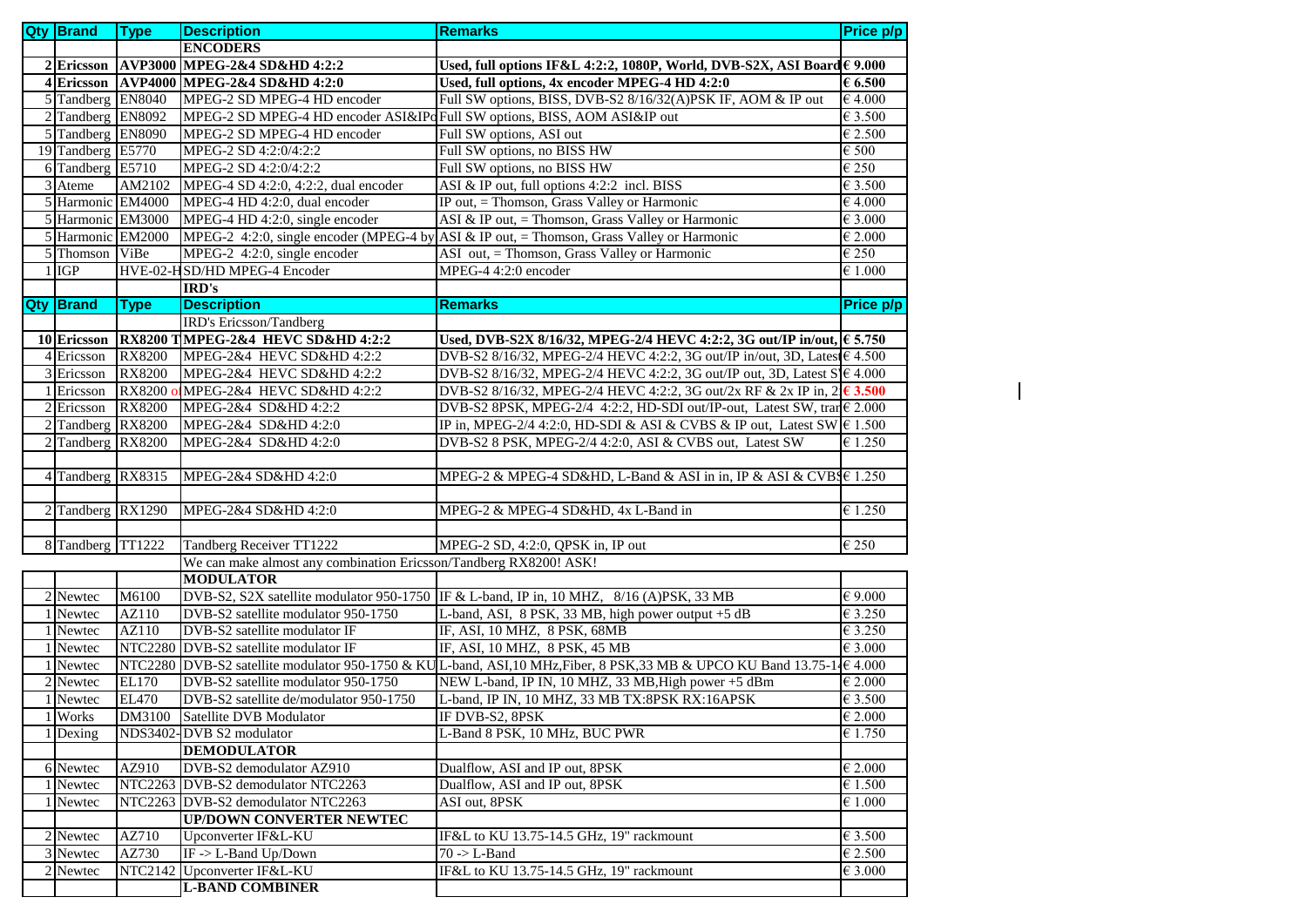| 7 Newtec               | AZ750              | L-Band Combiner                                                                | 8 inputs, 2 output                                                                             | $\epsilon$ 1.500                     |
|------------------------|--------------------|--------------------------------------------------------------------------------|------------------------------------------------------------------------------------------------|--------------------------------------|
| 1 Newtec               |                    | NTC2173 L-Band Combiner                                                        | 4 inputs, 2 output                                                                             | $\overline{\epsilon}$ 1.250          |
|                        |                    | <b>Redundancy switch</b>                                                       |                                                                                                |                                      |
| 2 Newtec               |                    | NTC2075 1:1 Redundancy Switching unit                                          | for Newtec modulators                                                                          | € 500                                |
|                        |                    | Several other available                                                        |                                                                                                |                                      |
|                        |                    | <b>UP CONVERTER various other brands</b>                                       |                                                                                                |                                      |
| 2 Advent               | AUC3800 converter  |                                                                                | IF to L-Band                                                                                   | €1.000                               |
| 1 Advent               | AHC3051/controller |                                                                                | for Xicom analog HPA's                                                                         | $\in 1.000$                          |
| 1 Comsat               |                    | UCS13-00 upconverter                                                           | IF to KU 70 MHz - 13.75-14.5 GHz (same as Vertex)                                              | € 3.000                              |
|                        |                    | 1 Comtech MBT5000 upconverter                                                  | NEW, Dual upconverter L-Band to C-Band, 19", 1 U                                               | $\epsilon$ 5.000                     |
| 1 Miteq                |                    | U-9696-3 upconverter                                                           | IF to KU 70 MHz - 13.75-14.5 GHz                                                               | €3.000                               |
| 2 Miteg                |                    | U-9696-3-upconverter                                                           | IF to KU 70 MHz - 13.75-14.5 GHz                                                               | €3.250                               |
| 1 Miteq                |                    | U-9956-6-upconverter                                                           | IF to KU 70 MHz - 13.75-14.5 GHz                                                               | €3.500                               |
| 9 Novella              |                    | U351/U35 upconverter                                                           | IF to L-Band, various configs                                                                  | €2.000                               |
| 1 Peak                 | <b>TLT137</b>      | <b>Test Loop Translator</b>                                                    | <b>Test Loop Translator</b>                                                                    | € 1.500                              |
| $\overline{3}$ Peak    | <b>PBU180</b>      | upconverter, outdoor unit                                                      | L-Band to DBS band 950-1750 MHz to 17.300-18.100 Ghz                                           | €2.500                               |
| 3 Peak                 | P700               | upconverter                                                                    | $\overline{\text{IF}}$ to L-Band                                                               | $\overline{\epsilon}$ 750            |
| 2 Peak                 | P702W              | upconverter                                                                    | IF to L-Band                                                                                   | €750                                 |
| $\overline{2}$ Peak    | P7013              | upconverter                                                                    | IF & L-Band to KU 13.75-14.5                                                                   | €3.500                               |
| 9 Peak                 | P7000              | up/down converter                                                              | IF to L-Band and L-Band to IF, 140 MHz                                                         | € 3.000                              |
| 4 Radyne               |                    | SFC6400-4upconverter                                                           | IF to C-Band, redundant set of 4 pcs 140 MHz- 5850-6425 MHz                                    | $\in$ 9.000                          |
| 1 Radyne               | <b>SFC1450</b>     | upconverter                                                                    | IF to KU 70 MHz - 13.75-14.5 GHz                                                               | €2.500                               |
| 3 STS                  | ST901              | upconverter                                                                    | IF to KU 70 MHz - 13.75-14.5 GHz                                                               | €2.500                               |
|                        |                    | <b>DOWN CONVERTER various brands</b>                                           |                                                                                                |                                      |
|                        |                    |                                                                                |                                                                                                |                                      |
|                        |                    |                                                                                |                                                                                                |                                      |
|                        |                    | We have lots in stock: ask!                                                    | Miteq, Newtec, Vertex, etc.etc.                                                                | <b>Price</b>                         |
| Qty. Brand             | <b>Type</b>        | <b>Description</b>                                                             | <b>Remarks</b>                                                                                 |                                      |
|                        |                    | <b>Spectrum Analyzers</b>                                                      |                                                                                                | € 3.000                              |
| 1 Agilent              | E4402B             | Spectrum Analyzer 9 KkHz-3.0 GHz                                               | 1DR Narrow, UKB Low f, B72 exp.mem, A4H, AYX, BAA                                              | €3.000                               |
| 1 Agilent              | E4403B<br>E4404B   | Spectrum Analyzer 9 kHz- 3 GHz, MY 4144 B72 exp.mem., A4H GPIB                 |                                                                                                | €4.000                               |
| 1 Agilent              |                    |                                                                                | Spectrum Analyzer 9 kHz- 6.7 GHz, MY451 IDR Narrow, B72 exp.mem, A4H GPIB, BAA, AYX, Freq.ext. | €4.000                               |
| 1 Agilent              | E4404B             |                                                                                | Spectrum Analyzer 9 kHz- 6.7 GHz, US4119 290 Agilen 859x code, 1AX RS232 & par, AYX, Freq.ext. |                                      |
| 1 Agilent              | E4404B<br>E4407B   |                                                                                | Spectrum Analyzer 9 kHz- 6.7 GHz, MY451 IDR Narrow, B72 exp.mem, A4H GPIB, BAA, AYX, Freq.ext. | $\in$ 4.000<br>$\epsilon$ 6.500      |
| 1 Agilent              |                    |                                                                                | Spectrum Analyzer 9 kHz-26,5 GHz, MY414 1DR Narrow, B72 exp.mem, A4H GPIB, 120 ACPR, Freq.ext. |                                      |
| 1 Agilent              | E4407B             |                                                                                | Spectrum Analyzer 9 kHz-26,5 GHz, MY414 IDR Narrow, B72 exp.mem, A4H GPIB, 120 ACPR, Freq.ext. | $\epsilon$ 6.500                     |
| 1 Agilent              | E4407B<br>E4407B   |                                                                                | Spectrum Analyzer 9 kHz-26,5 GHz. SG433 AYZ, 1DR, B72, 1D5, A4H, AYX, BAA, Freq.ext.           | $\in$ 8.000<br>€7.000                |
| 1 Agilent              | E4407B             | Spectrum Analyzer 9 kHz-26,5 GHz, US4144060, AYZ, 1DR, B72, 1D5, A4H, Feq.ext. | Spectrum Analyzer 100 Hz-26,5 GHz. MY43UKB, 1DR Narrow, B72 exp.mem, A4H GPIB, Freq.ext.       | €7.000                               |
| 1 Agilent<br>1 Agilent | E4408B             |                                                                                |                                                                                                | $\epsilon$ 5.000                     |
|                        |                    |                                                                                | Spectrum Analyzer 9 kHz-26.5 GHz, MY414 Monochrome display, B72 exp.mem., A4H GPIB, Freq ext   |                                      |
| $\overline{1}$ Agilent | E4411B<br>8560A    | Spectrum Analyzer 9kHz-1.5 GHz<br>Spectrum Analyzer 9 kHz-3 GHz                | 049 Color, B72 exp.mem, 1AX RS232∥, A4J IF & Sweep                                             | €1.250<br>€ 2.000                    |
| $1$ HP<br>$1$ HP       |                    |                                                                                |                                                                                                |                                      |
|                        | 8561A<br>8562B     | Spectrum Analyzer 9 kHz- 6.5 GHz                                               |                                                                                                | € 2.500                              |
| $1$ HP                 |                    | Spectrum Analyzer 9Khz-2.9HGz +2.75-22HGz                                      |                                                                                                | $\epsilon$ 3.000                     |
| $1$ HP                 | 8563E              | Spectrum Analyzer 30Hz-26.5GHZ                                                 |                                                                                                | $\epsilon$ 5.000                     |
| $1$ HP                 | 8563E              | Spectrum Analyzer 30Hz-26.5GHZ<br>Spectrum Analyzer 9kHz-26.5 GHz              |                                                                                                | $\epsilon$ 5.000<br>$\epsilon$ 5.000 |
| $1$ HP                 | 8563E              |                                                                                |                                                                                                |                                      |
| $1$ HP                 | 8564E              | Spectrum Analyzer 30 Hz-40GHz                                                  |                                                                                                | $\epsilon$ 6.500                     |
| $1$ HP                 | 8591A              | Spectrum Analyzer 9 kHz- 1,8 GHz                                               |                                                                                                | €750                                 |
| $1$ HP                 | 8590B              | Spectrum Analyzer 9 kHz- 1,8 GHz                                               |                                                                                                | $\in 1.000$                          |
| $1$ HP<br>$1$ HP       | 8590B<br>8590L     | Spectrum Analyzer 9 kHz- 1,8 GHz<br>Spectrum Analyzer 9 kHz- 1,8 GHz           |                                                                                                | $\epsilon$ 1.000<br>$\epsilon$ 1.000 |